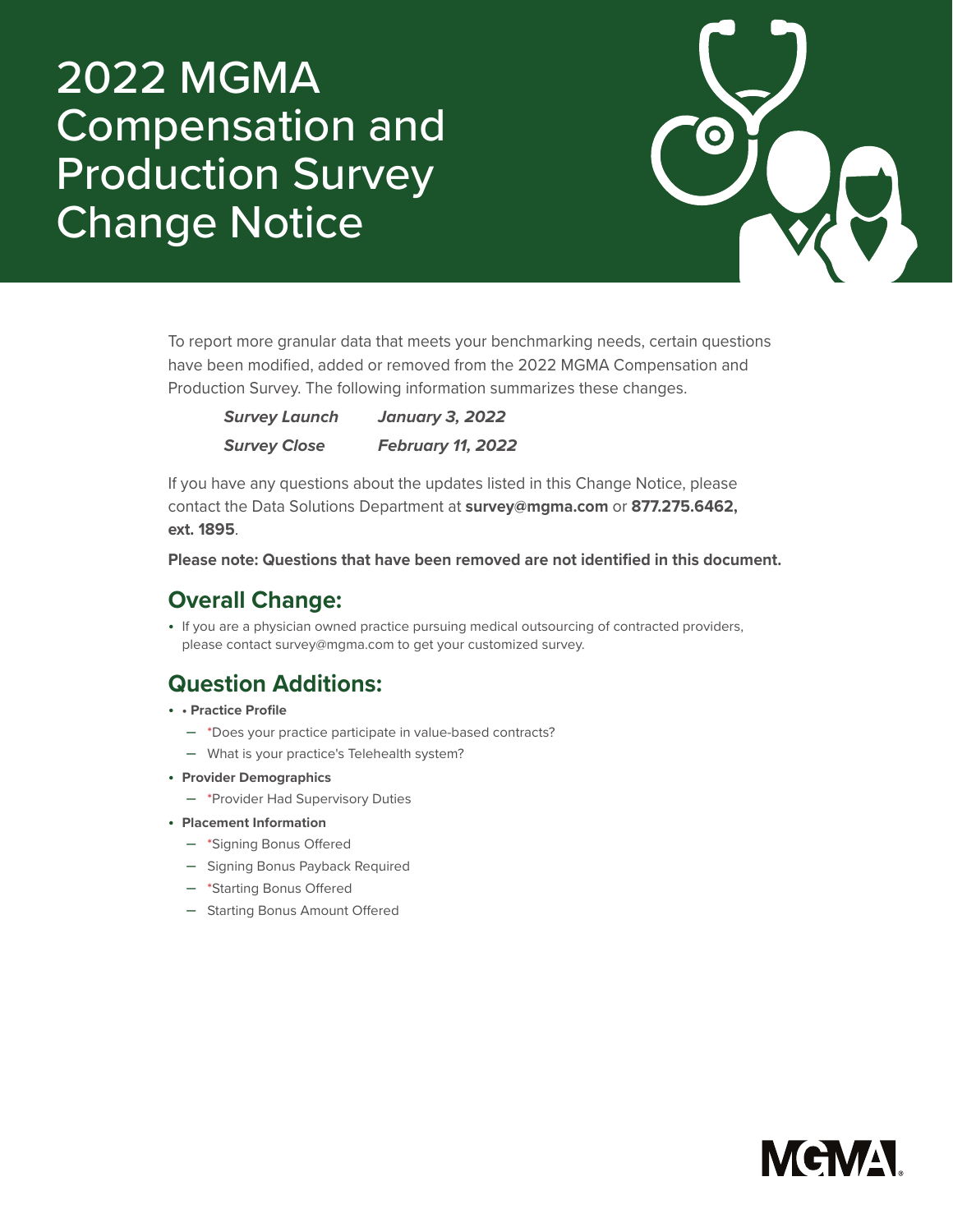

## **Question Modifications:**

- **Provider Demographics**
	- \*Employment Status: The following option(s) have been added to the Employment Status choice list:
		- Contracted
	- The question "Provider NPI" is now a required question.
	- \*Provider Specialty: The following specialties have been added to the physician specialty choice list:
		- \*Physician Specialties:
			- › Anesthesiology: Cardiology
			- › Hospital Medicine: Nocturnist
			- › Neurology: Neurocritical Care
- \***Production**
	- General RVU Reporting Update: If your group cannot report RVUs using the 2021 feeschedule, please email your coding profile to survey@mgma.com and we will calculate RVUs on your behalf.
	- The definition for Work RVUs (wRVUs) has been updated to include physician administered chemotherapeutic drugs.
	- The CPT Codes that fall under "Medical procedures conducted outside the practice's facilities" have been updated to include 99217 and 99220-99226.
	- "ASA Units" is now a required question.
- **Staff Demographics**
	- "Lead in Position" is now a required question.